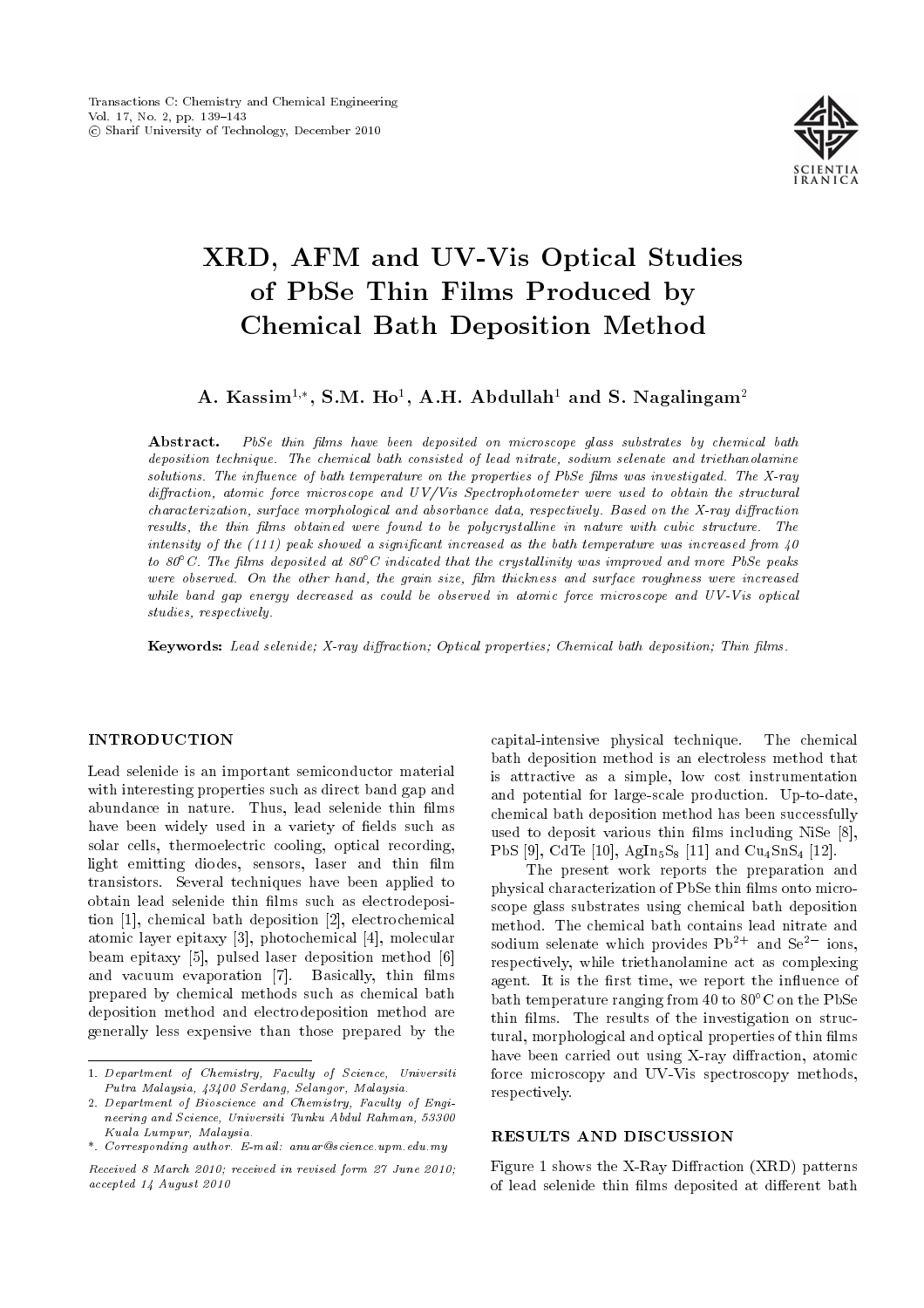

Figure 1. X-ray diffraction patterns of PbSe thin films deposited at various bath temperatures. (a)  $40^{\circ}$ C, (b)  $60^{\circ}$ C, and (c)  $80^{\circ}$ C.

temperatures ranging from 40 to  $80^{\circ}$ C. All the samples are found to be polycrystalline in nature. For the films prepared at 40°C, two peaks at  $2\theta = 25.5^{\circ}$  and  $29.0^{\circ}$  are observed. The corresponding interplanar distances are well in agreement with JCPDS data (Reference code: 00-065-1040) [13] of 3.55 and 3.06 A which attributed to the (111) and (200) planes, respectively. As the bath temperature is increased to 60 and  $80^{\circ}$ C, the PbSe peaks increased to three and finally four, respectively. All these peaks are related to the compound of PbSe of cubic structure. The lattice parameter values are  $a = b = c = 6.128$  Å. On the other hand, as the bath temperature is increased from 40 to  $80^{\circ}$ C, the intensities of the peaks attributable to PbSe improved. Diffraction along the (111) plane shows the highest intensity with well-dened sharp peak, indicating high crystallinity of the material prepared. Similar prominent plane has been reported for the chemical bath deposited PbSe thin films on GaAs substrate [2].

The presence of the silicone dioxide [14] (JCPDS reference No.: 01-074-0201) peaks in the XRD patterns are due to the microscope glass substrate used during deposition. Two peaks occurred at  $2\theta$  values of  $43.3^{\circ}$  and  $53.8^{\circ}$  corresponding to  $(211)$  and  $(213)$ planes are obtained. Based on the XRD patterns, the peaks marked with solid triangles are associated with reflections of the cubic structure of PbSe and those marked with open diamonds can be ascribed to the orthorhombic structure of silicon dioxide.

The PbSe thin films were morphologically characterized using Atomic Force Microscopy (AFM) technique. Figure 2 shows the three-dimensional representation of  $20 \times 20$   $\mu$ m area of the PbSe thin films deposited at different bath temperatures. The PbSe thin films prepared at lower bath temperature (40 $^{\circ}$ C) indicate that the growth of small grains distributed across the surface of the substrate. The size of the



Figure 2. The atomic force microscopy images of PbSe thin films deposited at various bath temperatures. (a) 40°C, (b)  $60^{\circ}$ C, and (c)  $80^{\circ}$ C.

grains is rather different from each other indicating irregular growth rate of the grains. The granules are made of different sizes varying from 0.3-0.5  $\mu$ m. However, the sizes of the grains are noticed to increase as the bath temperature is increased to 60  $(1.3-1.5 \mu m)$  and  $80^{\circ}$ C  $(2-3 \mu m)$ , respectively. The films deposited at higher bath temperature  $(80^{\circ}C)$ show compact morphology. Based on AFM image (Figure 2c), the grain density reduced indicating the smaller grains agglomerate together to form larger grains of PbSe.

On the other hand, the thickness and surface roughness of the films were measured using AFM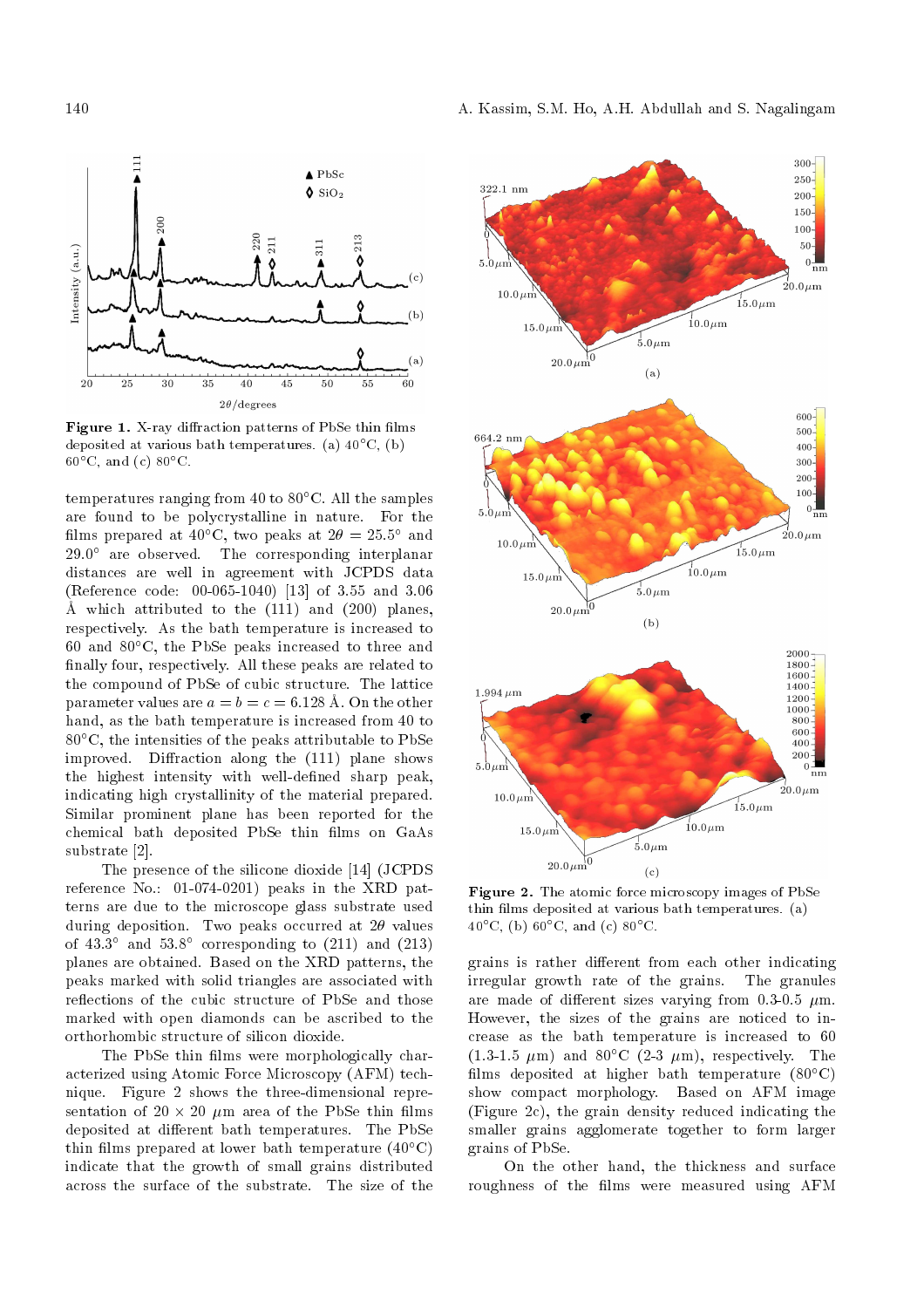technique. The thickness values of 322, 664 and 1994 nm have been observed for the samples prepared at 40, 60 and  $80^{\circ}$ C, respectively. Similarly, the corresponding values of surface roughness are 24, 63 and 225 nm, respectively. Root Mean Square (RMS) surface roughness defined as the standard deviation of the surface height profile from the average height is the most commonly reported measurement of surface roughness [15]. The surface roughness is unavoidable since the grains are grown with different sizes. It can be seen that the surface roughness and thickness values increase with increasing the bath temperature indicating an increase in the grain size. We can conclude that the bath temperature plays a vital role on the properties of the PbSe thin films.

The fundamental absorption which corresponds to electron excitation from the valence band to conduction band can be used to determine the nature and value of optical band gap [16]. The relation between the absorbance  $(A)$ , band gap energy  $(E_q)$  and the photon energy  $(h\nu)$  can be written as [17] shown below (Equation 1):

$$
A = \frac{\left[k(hv - E_g)^{n/2}\right]}{hv},\tag{1}
$$

where  $v$  is the frequency,  $h$  is the Planck's constant,  $k$  equals a constant, and n is a constant and carries the value of either 1 or 4. The  $n = 1$  for the direct transition [18] while  $n = 4$  for indirect transition [19], respectively. The absorption spectra of the samples are recorded in the wavelength range 350-800 nm using a UV-Vis spectrophotometer. For the direct band gap semiconductor, the  $(Ahv)^{2/n}$  versus  $hv$  graph is predicted to be a straight line with a photon energy axis intercept giving the value of band gap [20,21]. The plots of  $(Ahv)^2$  against the photon energy  $(hv)$ for the lead selenide thin films is presented in Figure 3.

The band gap values are found to be 1.3, 1.2 and 1.1 eV for the films deposited at 40, 60 to  $80^{\circ}$ C, respectively. It is clear that the band gap decreases when the bath temperature is increased. At higher bath temperature, enhancement in crystallinity of the films leads to larger grains, and causes a reduction in the band gap energy of the materials [22,23]. The band gap of lead selenide thin films obtained in this work is in agreement with the value reported for the chemical bath deposited PbSe thin films on GaAs substrate [24].

# **CONCLUSIONS**

Lead selenide thin films could be deposited on microscope glass substrates using lead nitrate, sodium selenate and triethanolamine solutions. Based on the X-ray



**Figure 3.** Plot of  $(Ahv)^2$  versus  $hv$  for the PbSe thin films deposited at various bath temperatures. (a)  $40^{\circ}$ C, (b)  $60^{\circ}$ C, and (c)  $80^{\circ}$ C.

diffraction results, the thin films obtained were found to be polycrystalline in nature with cubic structure. The intensity of the (111) peak showed a significant increase as the bath temperature was increased from 40 to 80 $^{\circ}$ C. The films deposited at 80 $^{\circ}$ C indicated that the crystallinity was improved and more PbSe peaks were observed. On the other hand, the grain size, film thickness and surface roughness were increased while band gap energy decreased, as could be observed in atomic force microscope and UV-Vis optical studies.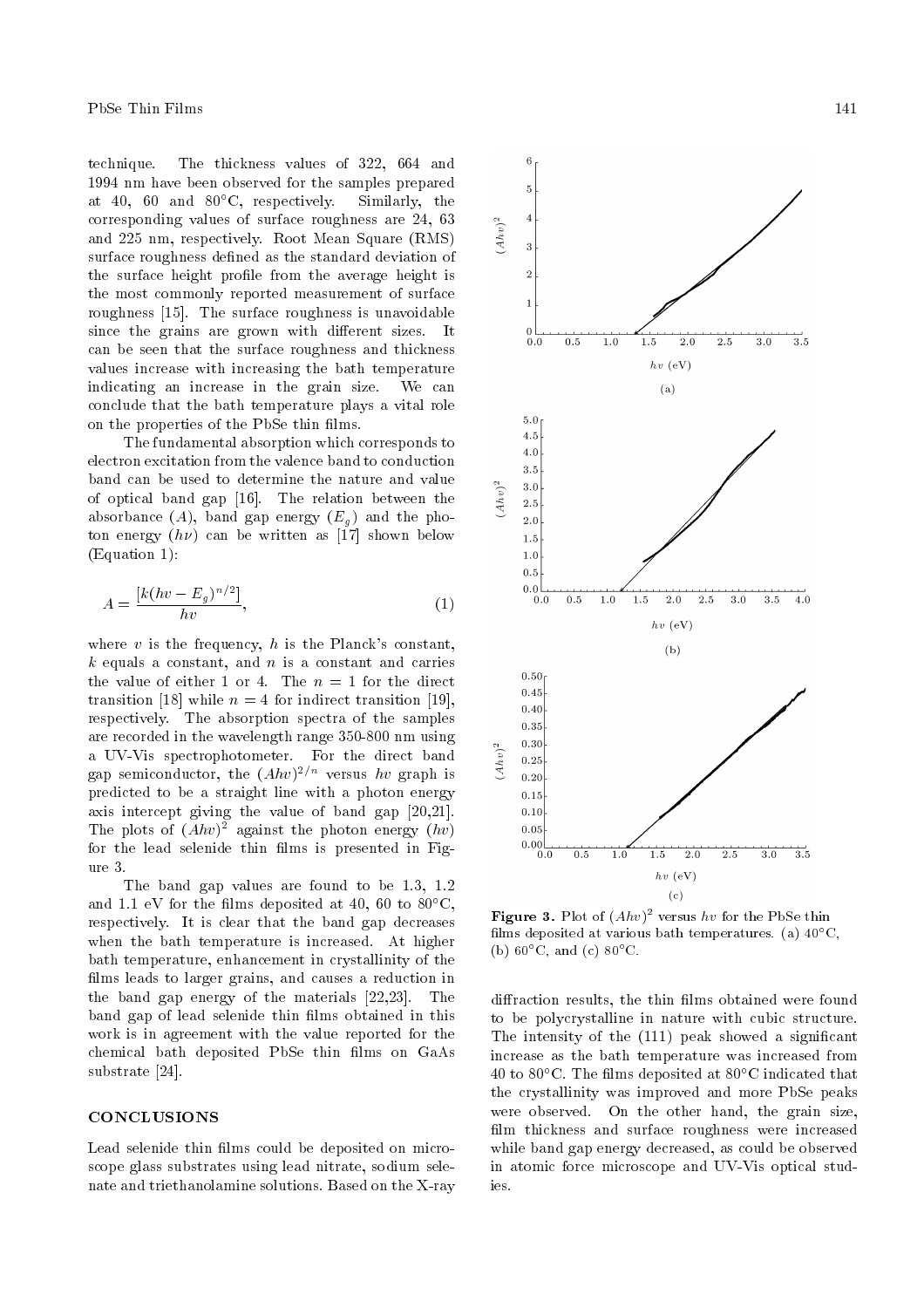### EXPERIMENTAL SECTION

#### Materials and Sample Preparation

Lead selenide thin films were deposited on microscope glass slides using chemical bath deposition method. Prior to deposition, the substrate was degreased in ethanol for 10 min, followed by ultrasonically cleaned with distilled water for another 15 min, and finally dried in air. During deposition process, an aqueous solution of lead nitrate  $[Pb(NO<sub>3</sub>)<sub>2</sub>]$  was used as lead source; sodium selenate  $[Na_2O_4Se]$  was supplied as selenate source and triethanolamine  $[(HOC<sub>2</sub>H<sub>4</sub>)<sub>3</sub>N]$ acted as complexing agent. All these chemicals used for the deposition were analytical grade. All the solutions were prepared in deionised water (Alpha-Q Millipore). For deposition, 20 ml of 0.15 M lead nitrate was complexed with 10 ml of triethanolamine agent. To this, 20 mL of 0.15 M sodium selenate was added slowly to the reaction mixture. The pH was adjusted to 6 by addition of hydrochloric acid (0.5 M) with constant stirring. The clean glass substrate was vertically immersed into the chemical bath with the temperatures of 40, 60 and  $80^{\circ}$ C. After the deposition time of 60 min, the glass substrate was taken out of the bath, washed with distilled water and kept in desiccator for further characterization.

#### Characterization methods

X-Ray Diffraction (XRD) analysis was carried out using a Philips PM 11730 diffractometer for the  $2\theta$ ranging from  $20^{\circ}$  to  $60^{\circ}$  with CuK $\alpha$  ( $\lambda$  = 1.5418 A) radiation. The surface morphology, thickness and roughness were examined by recording Atomic Force Microscopy (AFM) images with a Q-Scope 250 in contact mode with a commercial  $Si<sub>3</sub>N<sub>4</sub>$  cantilever. Values of Root Mean Square (RMS) roughness were calculated from the height values in the atomic force microscopy images using the commercial software. The optical properties of the thin lms were measured with a Perkin Elmer UV/Vis Lambda 20 Spectrophotometer in the wavelength range of 350 to 800 nm. The filmcoated indium tin oxide glass was placed across the sample radiation pathway while the uncoated indium tin oxide glass was put across the reference path. From the analyses of absorption spectra, the band gap energy  $(E_q)$  was determined.

# ACKNOWLEDGMENT

The authors would like to thank the Department of Chemistry, Universiti Putra Malaysia for the provision of laboratory facilities and MOSTI for the National Science Fellowship (NSF).

## **REFERENCES**

- 1. Li, K., Meng, X., Liang, X., Wang, H. and Yan, H. "Electrodeposition and characterization of PbSe films on indium tin oxide glass substrates", Journal of Solid State Electrochemistry,  $10(1)$ , pp. 48-53 (2006).
- 2. Shandalov, M. and Golan, Y. \Microstructure and morphology evolution in chemical solution deposited PbSe films on GaAs (100)", The European Physical Journal Applied Physics, 24, pp. 13-20 (2003).
- 3. Vaidyanathan, R., Stickney, J.L. and Happek, U. "Quantum confinement in PbSe thin films electrodeposited by electrochemical atomic layer epitaxy (EC-ALE)", Electrochimica Acta, 49(8), pp. 1321-1326  $(2004).$
- 4. Zhu, J., Liao, X., Wang, J. and Chen, H.Y. \Photochemical synthesis and characterization of PbSe nanoparticles", Materials Research Bulletin, 36(7-8), pp. 1169-1176 (2001).
- 5. Si, J.X., Wu, H.Z., Xu, T.N. and Cao, C.F. "Hole transport and phonon scattering in epitaxial PbSe films", Journal of Zhejiang University SCIENCE A.  $9(1)$ , pp. 137-142 (2008).
- 6. Rumianowski, R.T., Dygdala, R.S., Jung, W. and Bala, W. "Growth of PbSe thin films on Si substrates by pulsed laser deposition method", Journal of Crystal Growth,  $252(1-3)$ , pp. 230-235 (2003).
- 7. Prabahar, S., Suryanarayanan, N., Rajasekar, K. and Srikanth, S. "Lead selenide thin films from vacuum evaporation method-structural and optical properties", *Chalcogenide Letters*,  $6(5)$ , pp. 203-211 (2009).
- 8. Anuar, K., Tan, W.T., Abdullah, A.H., Jelas, H.M., Saravanan, N., Ho, S.M. and Yazid, M. \Chemical bath deposition of NiSe thin films from alkaline solutions using triethanolamine as complexing agent", Oriental Journal of Chemistry, 25(4), pp. 813-816 (2009).
- 9. Raniero, L., Ferreira, C.L., Cruz, L.R., Pinto, A.L. and Alves, R.M.P. \Photoconductivity activation in PbS thin films grown at room temperature by chemical bath deposition", Physica B: Condensed Matter, 405(5), pp. 1283-1286 (2010).
- 10. Garadkar, K.M., Pawar, S.J., Hankare, P.P. and Patil, A.A. "Effect of annealing on chemically deposited polycrystalline CdTe thin films", Journal of Alloys and  $Componals, 491(1-2), pp. 77-80 (2010).$
- 11. Cheng, K.W., Huang, C.M., Pan, G.T., Chen, P.C., Lee, T.C. and Yang, T.C.K. \Physical properties of AgIn5S8 polycrystalline films fabricated by solution growth technique", Materials Chemistry and Physics,  $108(1)$ , pp. 16-23 (2008).
- 12. Anuar, K., Saravanan, N., Tan, W.T., Atan, M.S., Dzulkefly, K.A., Md, J. and Ho, S.M. "Effect of deposition period and pH on chemical bath deposited  $Cu<sub>4</sub>SnS<sub>4</sub>$  thin films", *Philippine Journal of Science*, 138(2), pp. 161-168 (2009).
- 13. Nasibov, I.O., Sultanov, T.I. and Shafagatova, G.G., Inorg. Mater., 30, pp. 127-131 (1994).